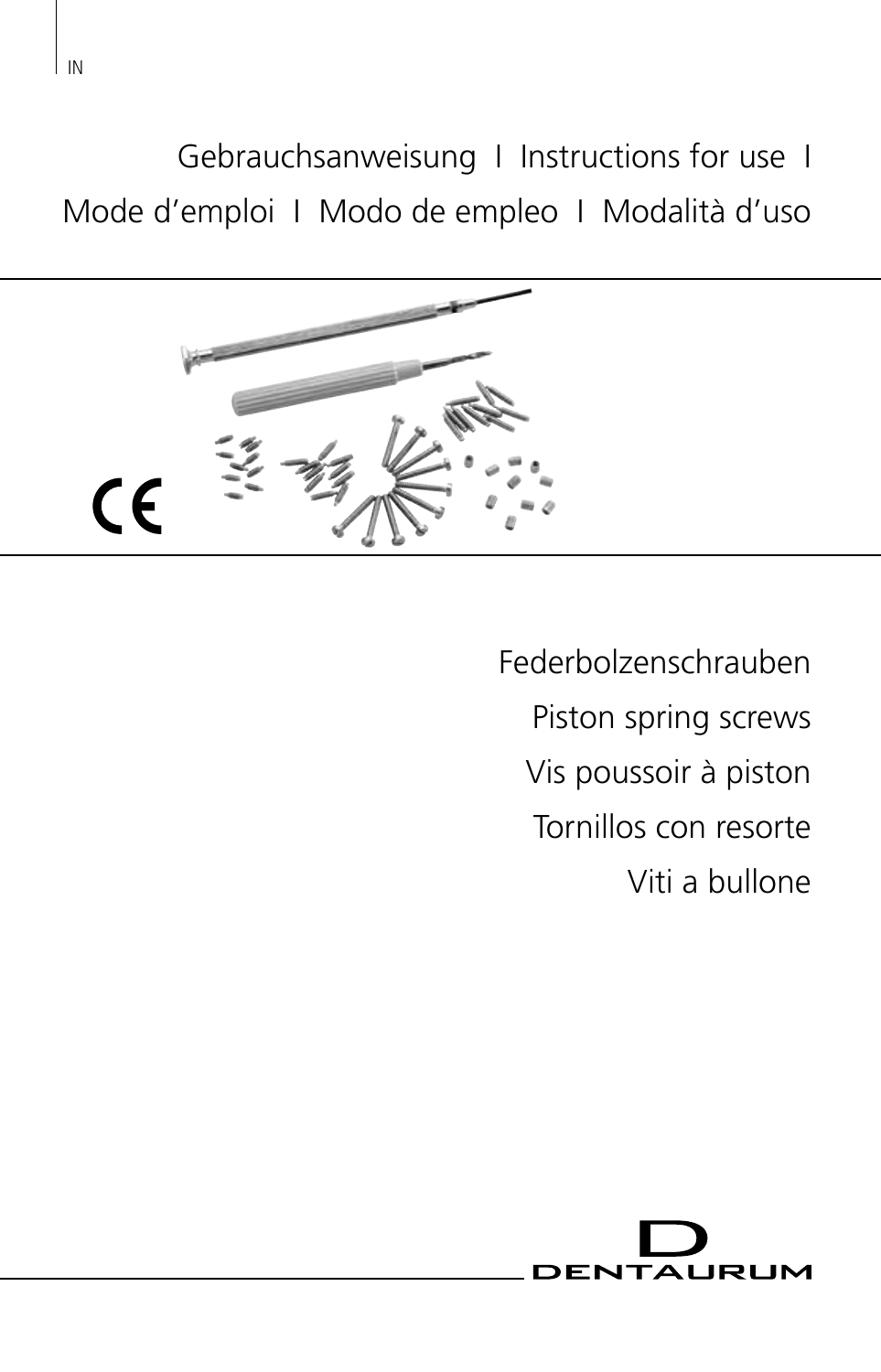#### **Sehr geehrte Kundin, sehr geehrter Kunde**

Vielen Dank, dass Sie sich für ein Qualitätsprodukt aus dem Hause Dentaurum entschieden haben.

Damit Sie dieses Produkt sicher und einfach zum größtmöglichen Nutzen für sich und die Patienten einsetzen können, muss diese Gebrauchsanweisung sorgfältig gelesen und beachtet werden.

In einer Gebrauchsanweisung können nicht alle Gegebenheiten einer möglichen Anwendung beschrieben werden. Bei Fragen und Anregungen können Sie sich gerne an unsere Hotline (+49 7231/803-555) wenden.

Aufgrund der ständigen Weiterentwicklung unserer Produkte empfehlen wir Ihnen auch bei häufiger Verwendung des gleichen Produktes immer wieder das aufmerksame Durchlesen der jeweils aktuell beiliegenden bzw. im Internet unter www.dentaurum.com hinterlegten Gebrauchsanweisung.

### 1. Hersteller

Dentaurum GmbH & Co. KG Turnstr. 31 I 75228 Ispringen I Germany

### 2. Allgemeine Beschreibung

Federbolzenschrauben dienen zur Einzelzahnbewegung im Rahmen einer kieferorthopädischen Behandlung mit herausnehmbaren Apparaturen.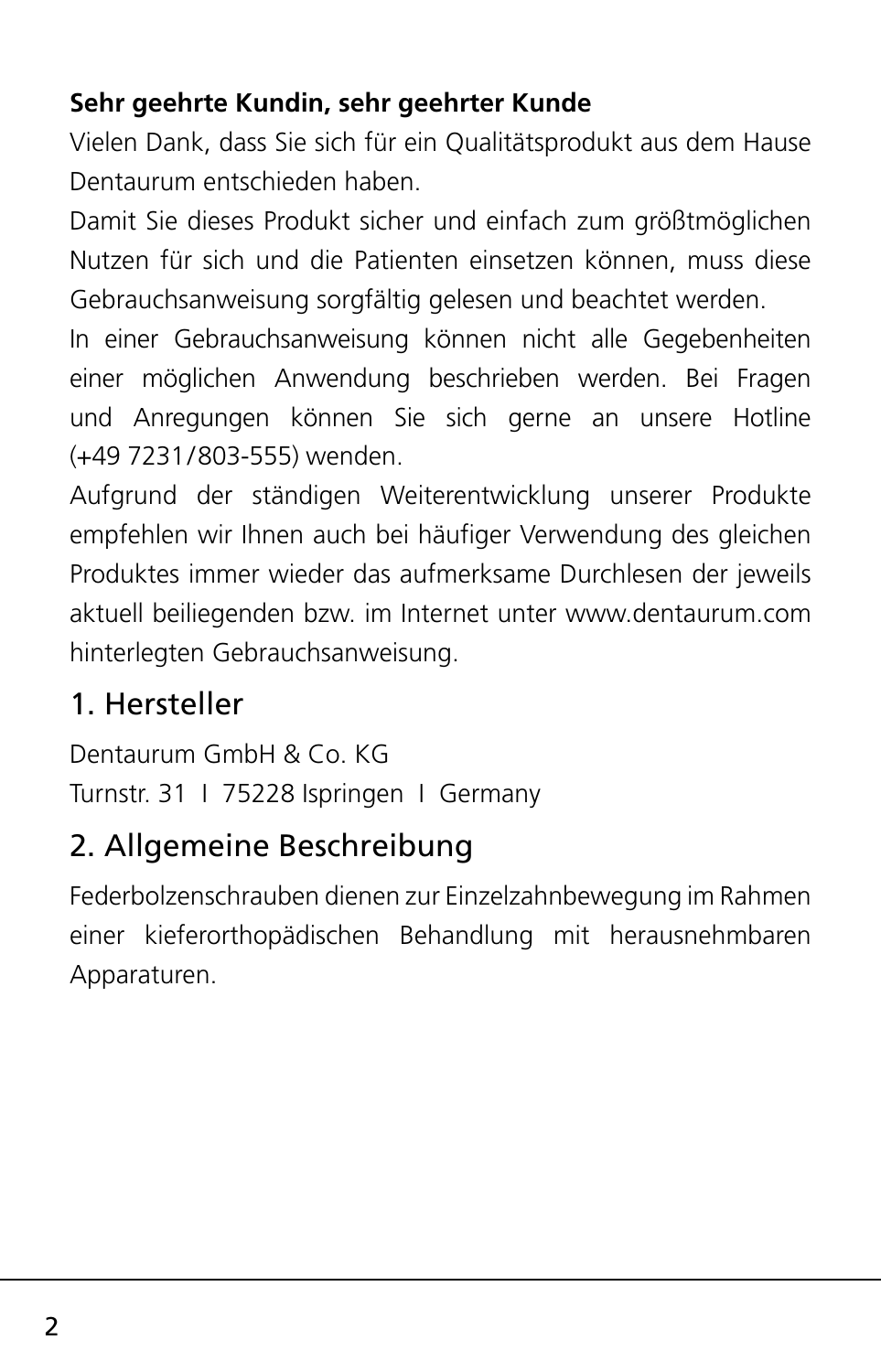### 3. Anwendung von Orthocryl® in der Streutechnik

Montageschraube in die geriffelte Mutter drehen, bis sie ca. 0,5 mm an deren konischem Ende herausragt. Die Montageschraube in der gewünschten Position am Zahn mit Klebewachs fixieren (trockenes Modell, damit das Wachs haftet).

Eine andere Möglichkeit ist: In den Zahn auf dem Modell mit einer Fräse, ø 1,5 mm, ein 2,0 mm tiefes Loch bohren und die Montageschraube einschrauben. Der Abstand zwischen Mutter und Zahnhals sollte ca. 0,5 mm betragen.

Das Modell 10–15 Min in handwarmes Wasser legen, um alle Luftblasen zu entfernen, dann isolieren. Jetzt ist das Modell fertig für das Auftragen von Orthocryl® unter Verwendung der Streutechnik.

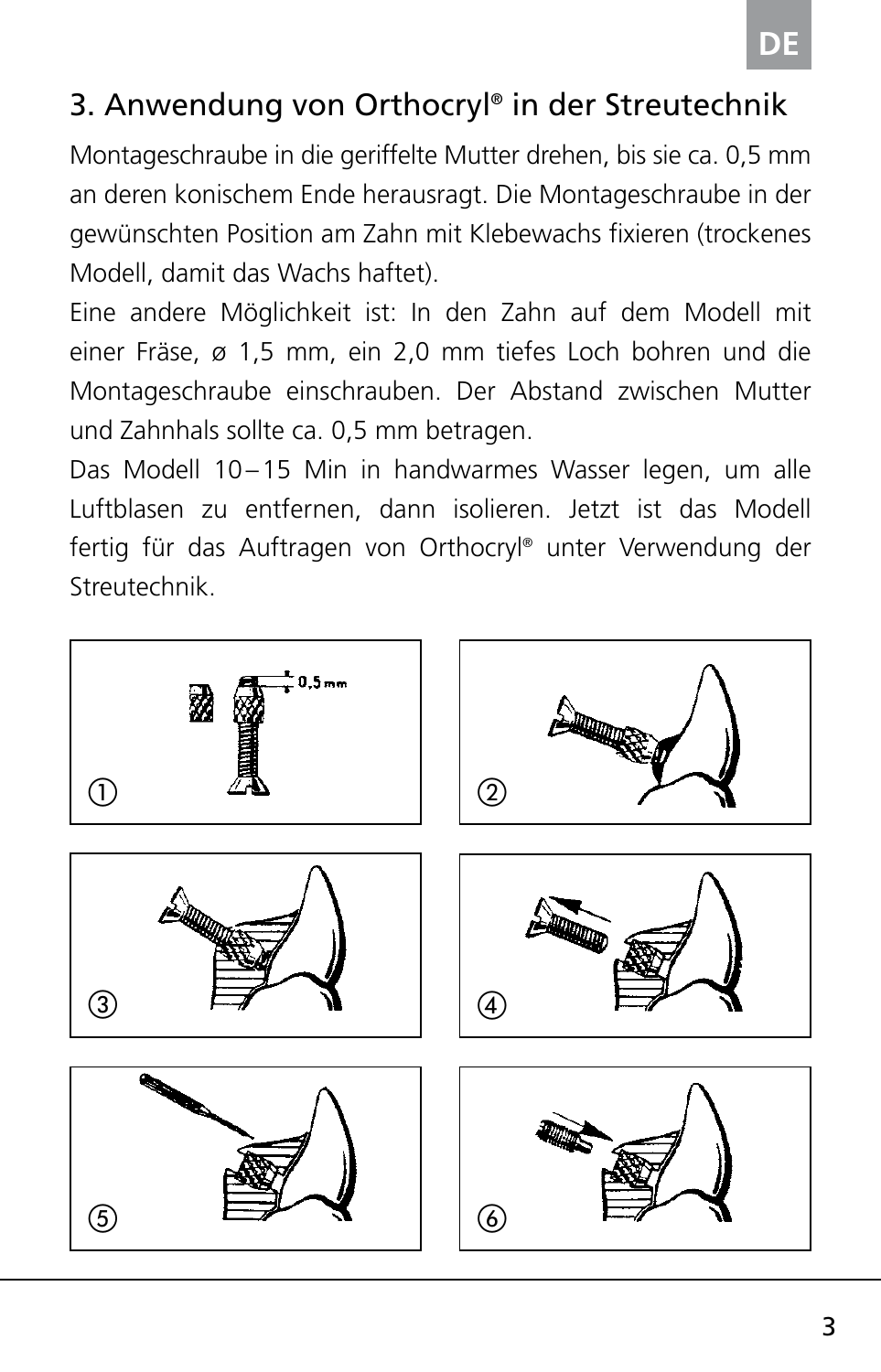# 4. Verwendung von Orthocryl® LC

Die Montageschraube wird wie bei der Anwendung der Streutechnik auf dem Modell befestigt. Das trockene, nicht gewässerte Modell isolieren und Orthocryl® LC entsprechend der Gebrauchsanweisung auftragen und polymerisieren.

# 5. Ausarbeitung und Anwendung

Nach erfolgter Polymerisation die Montageschraube noch auf dem Modell herausdrehen, die Platte ausarbeiten, polieren und dann das Gewinde mit dem Gewindeschneider (REF 609-300-00) einmalig nachschneiden.

Danach wird die gewünschte Federbolzenschraube eingedreht. Mit der Schraube 4,0 mm Länge beginnend, tauscht man diese später gegen die Schraube 6,0 mm Länge und schließlich Schraube 8,0 mm Länge aus, wenn der betreffende Zahn entsprechend weit bewegt werden muss.

#### **Hinweis: Der Schraubendreher (REF 609-400-00) ist kein Medizinprodukt und nicht zum Gebrauch im Mund geeignet.**

### 6. Angaben zur Zusammensetzung

Die Zusammensetzung entnehmen Sie bitte der Werkstoffliste, siehe Katalog bzw. www.dentaurum.com.

## 7. Sicherheitshinweise

Sollten auf einen oder mehrere der Inhaltsstoffe allergische Reaktionen bekannt sein, darf das Produkt nicht angewendet werden.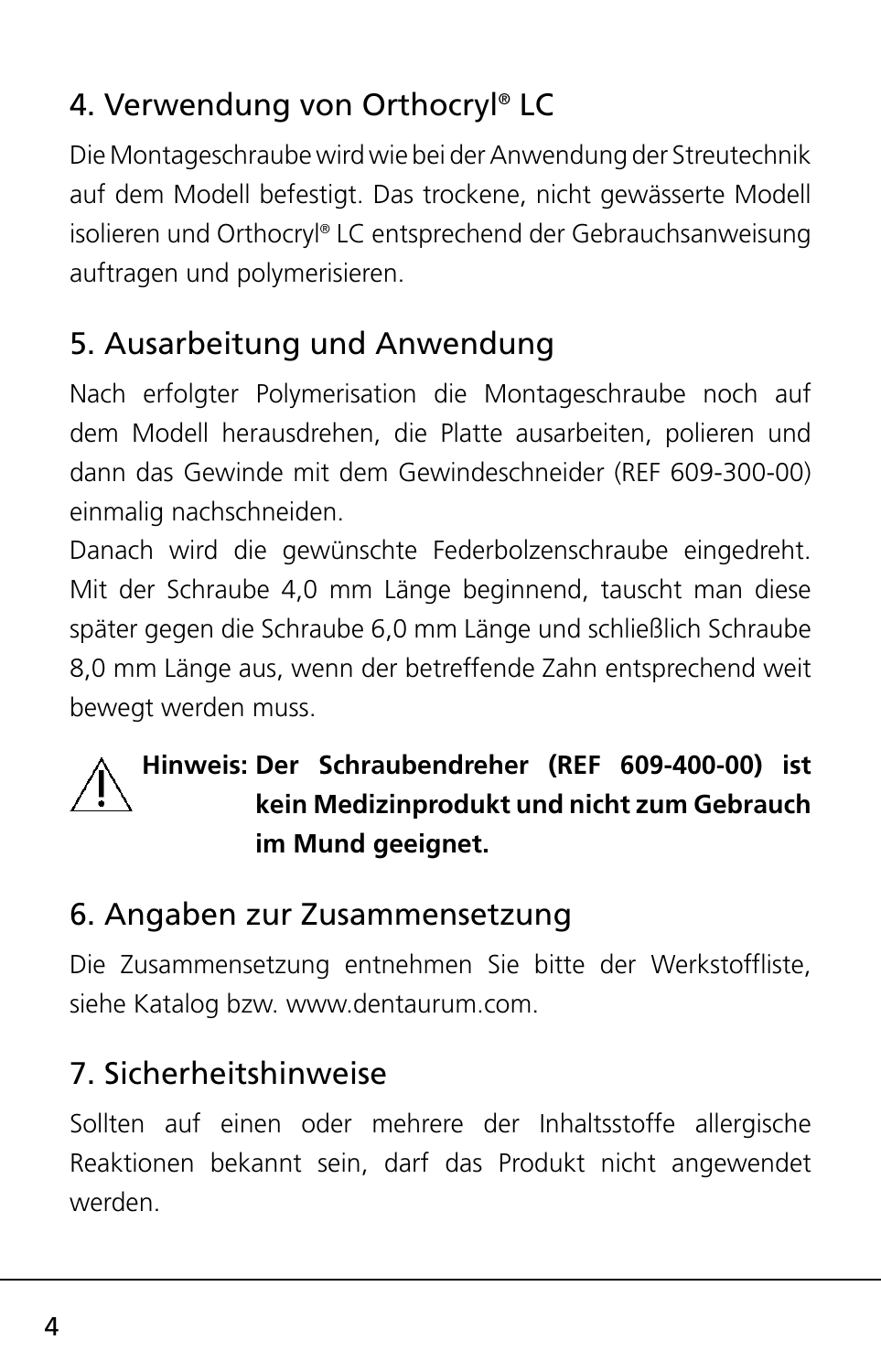#### 8. Sonstige Hinweise

Sollten dem Anwender und/oder Patienten im Zusammenhang mit der Anwendung des Produktes auftretende schwerwiegende Vorfälle zur Kenntnis gelangen, sind diese dem Hersteller und der zuständigen Behörde des Staates, in dem der Anwender und/oder der Patient niedergelassen ist, zu melden.

#### 9. Lieferprogramm

Das Lieferprogramm entnehmen Sie bitte dem Katalog bzw. www.dentaurum.com.

#### 10. Qualitätshinweise

Dentaurum versichert dem Anwender eine einwandfreie Qualität der Produkte. Der Inhalt dieser unverbindlichen Gebrauchsanweisung beruht auf eigener Erfahrung. Der Anwender ist für die Verarbeitung der Produkte selbst verantwortlich. In Ermangelung einer Einflussnahme von Dentaurum auf die Verarbeitung durch den Anwender besteht keine Haftung für fehlerhafte Ergebnisse.

#### 14. Erklärung der verwendeten Etikettensymbole



Bitte Etikett beachten. Zusätzliche Hinweise finden Sie im Internet unter www.dentaurum.com (Erklärung der Etikettensymbole REF989-313-00).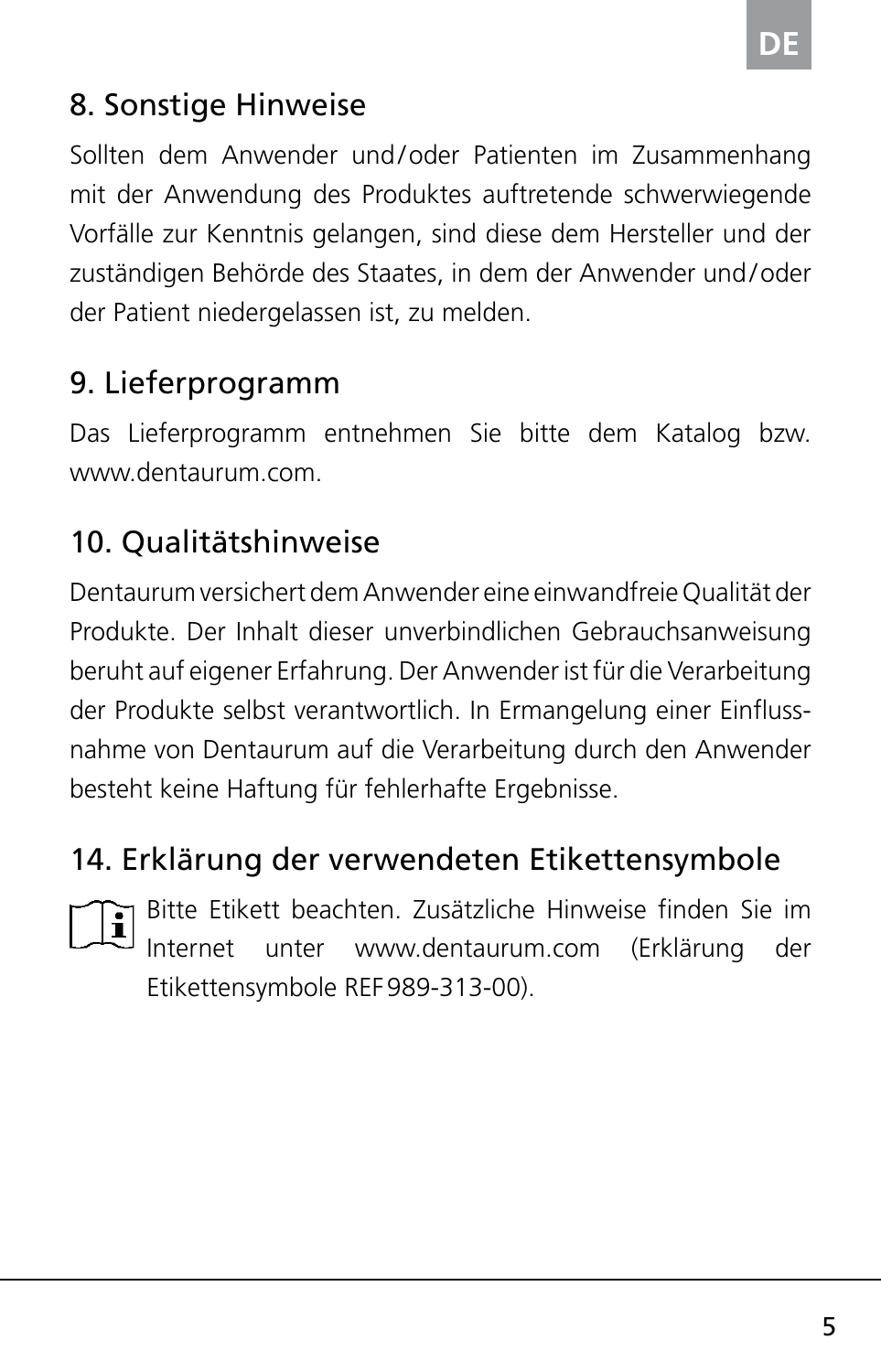#### **Dear customer**

Thank you for choosing a quality product from Dentaurum.

It is essential to read these instructions carefully and adhere to them to ensure safe, efficient use and ensure that you and your patients gain full benefit.

Instructions for use cannot describe every eventuality and possible application. In case of questions or ideas, please contact your local representative.

As our products are regularly upgraded, we recommend that you always carefully read the current instructions for use supplied with the product and stored in the internet at www.dentaurum.com, even though you frequently use the same product.

#### 1. Manufacturer

Dentaurum GmbH & Co. KG Turnstr. 31 I 75228 Ispringen I Germany

### 2. General description

Piston spring screws are used to move single teeth during an orthodontic treatment using removible appliances.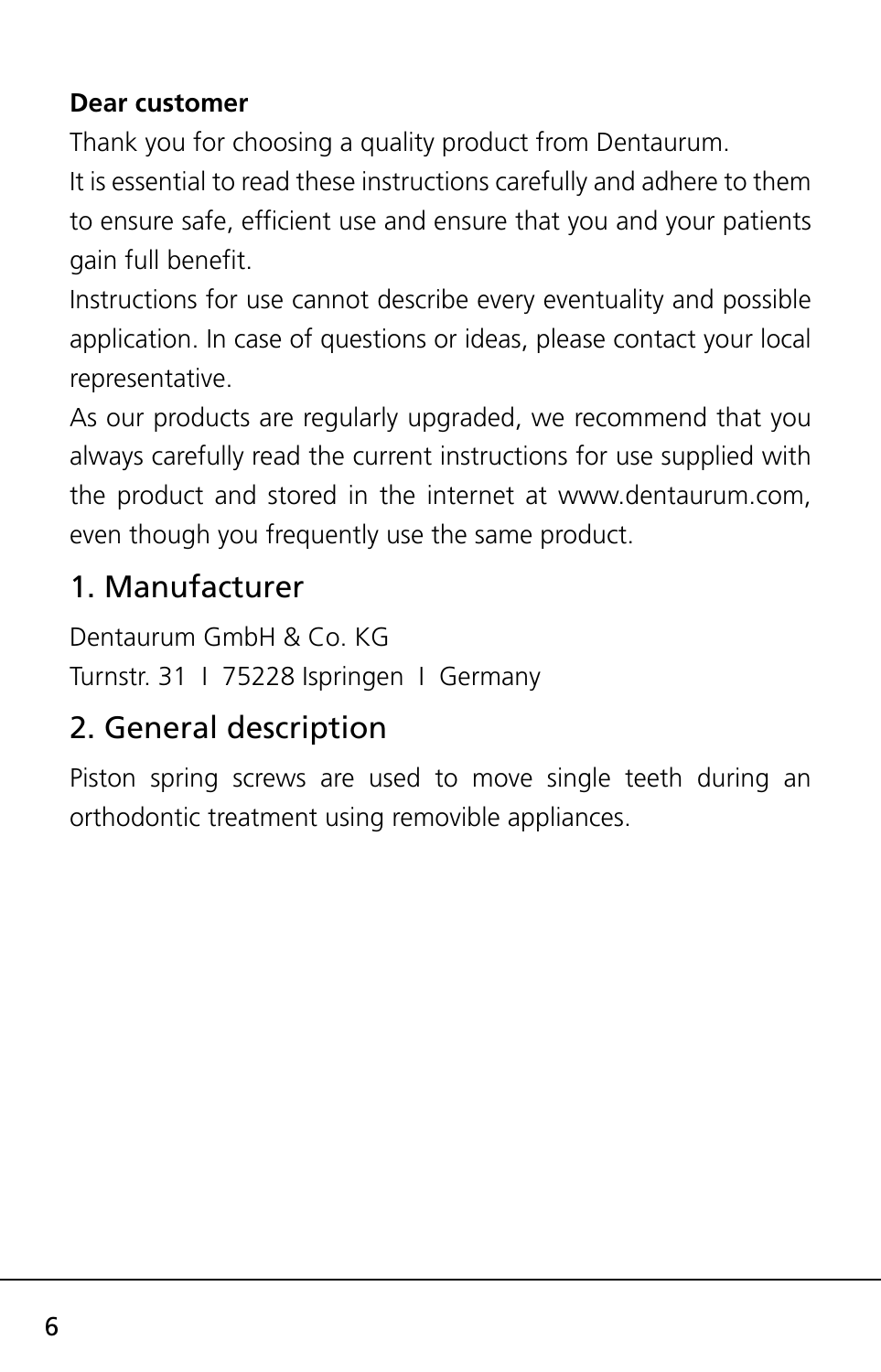# 3. Application of Orthocryl® in the salt-and-pepper technique

The mounting screw is inserted into the serrated housing, with 0.5 mm projecting beyond the conical end. The mounting screw must be positioned correctly against the tooth and held with sticky wax (keep the model dry to ensure adhesion of wax).

Alternatively, a 1.5 mm bur can be used to drill a 2.0 mm deep hole in the tooth on the model and insert the mounting screw into this. The housing should be approx. 0.5 mm away from the surface of the tooth.

Soak the model for 10–15 min in lukewarm water to release all entrapped air, then apply separating medium and use the salt-andpepper technique to apply Orthocryl®.

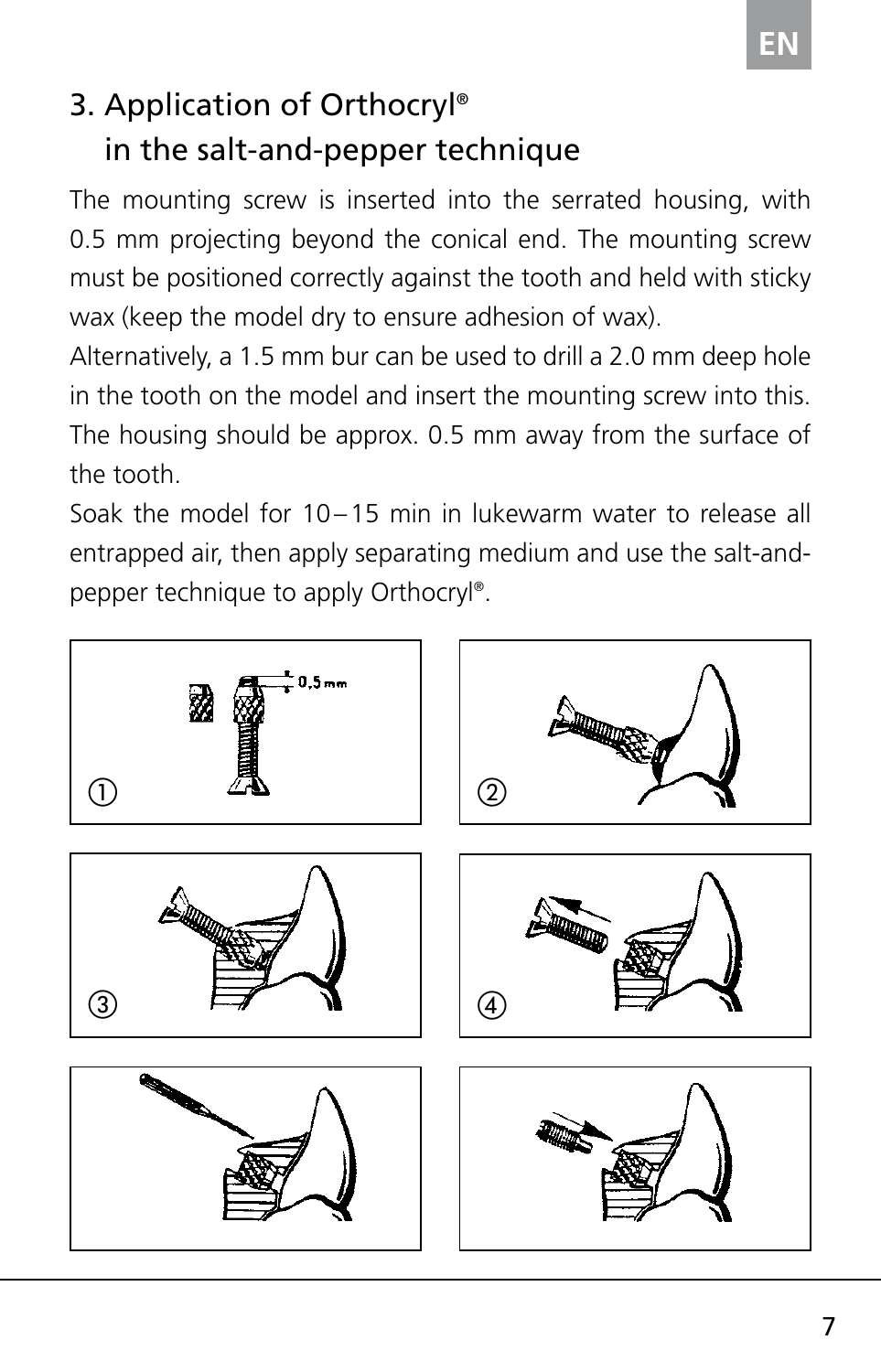# 4. Application of Orthocryl® LC

The mounting screw is fixed onto the model in the same way as with the salt-and-pepper technique. Put some separating medium on the dry, not soaked model and apply Orthocryl® LC according to the instructions for use and polymerize.

# 5. Finishing and use

After polymerization, unscrew the positioning screw from the model, finish and polish the plate and recut the thread using the reamer (REF 609-300-00).

The desired piston spring screw is then inserted. The procedure starts with the 4.0 mm screw which is later exchanged by a 6.0 mm screw and finally by an 8.0 mm screw, if the specific tooth has to be moved accordingly.

#### **Note: The screw-driver (REF 609-400-00) is not a medical device and therefore not suitable for the use in the mouth.**

### 6. Information about the composition

Information about the composition is included in the materials list, see catalog or www.dentaurum.com.

## 7. Safety information

The product should not be used if there is a known allergy to one or more of the ingredients.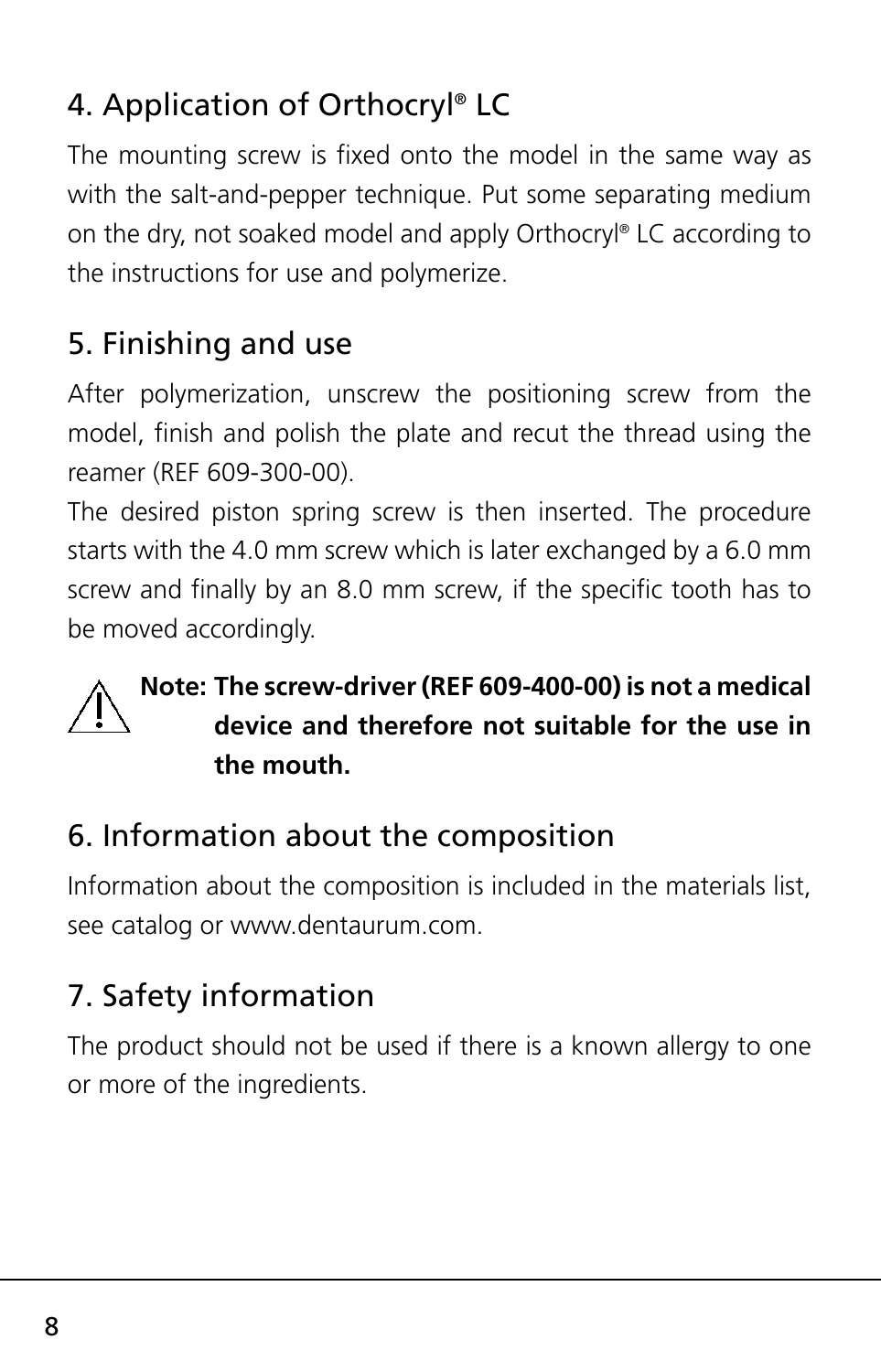#### 8. Additional tips

Should the user and/or the patient gain knowledge of serious incidents arising from the use of the product, it is important that the manufacturer and the competent authority in the country in which the user and/or the patient is resident are informed.

### 9. Availability

For the complete range please see our catalog or www.dentaurum.com.

### 10. Quality information

Dentaurum ensures a faultless quality of the products manufactured by us. These recommendations are based upon our own experiences. The user himself is responsible for the processing of the products. Responsibility for failures cannot be taken, as we have no influence on the processing on site.

## 11. Explanation of symbols used on the label



Please refer to the label. Additional information can be found at www.dentaurum.com (Explanation of the symbols used on the label REF989-313-00).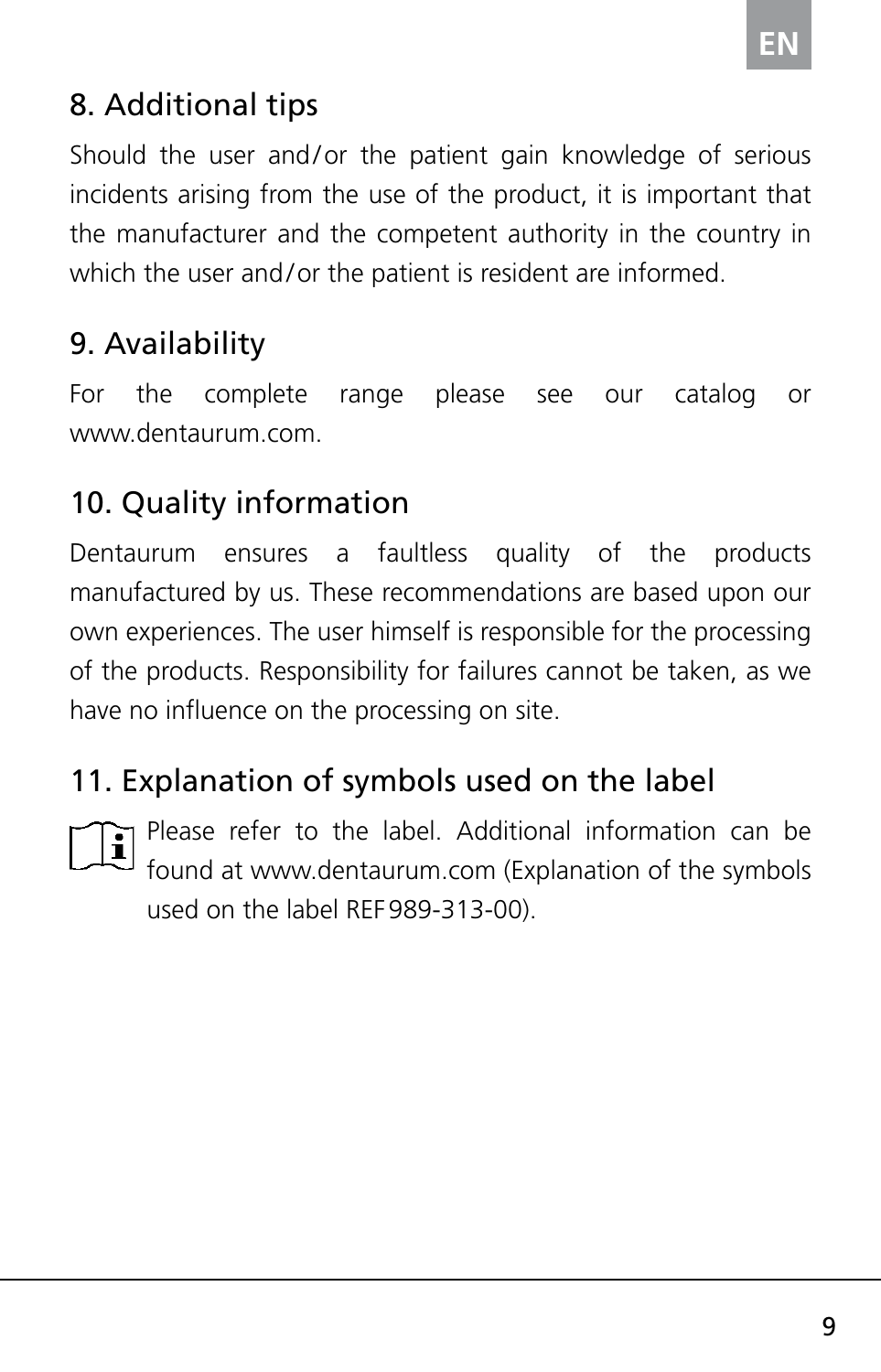#### **Chère Cliente, cher Client,**

Nous vous remercions d'avoir choisi un produit de la qualité Dentaurum.

Pour une utilisation sûre et pour que vous et vos patients puissiez profiter pleinement des divers champs d'utilisation que couvre ce produit, nous vous conseillons de lire très attentivement son mode d'emploi et d'en respecter toutes les instructions.

Un mode d'emploi ne peut décrire de manière exhaustive tous les aspects liés à l'utilisation d'un produit. Si vous avez des questions, votre représentant sur place est à votre service pour y répondre et prendre note de vos suggestions.

En raison du développement constant de nos produits, nous vous recommandons, malgré l'utilisation fréquente du même produit, la relecture attentive du mode d'emploi actualisé ci joint (cf. également sur Internet sous www.dentaurum.com).

### 1. Fabricant

Dentaurum GmbH & Co. KG Turnstr. 31 I 75228 Ispringen I Allemagne

### 2. Description générale

Les vis poussoirs à piston permettent d'effectuer le déplacement d'une dent dans le cadre d'un traitement orthodontique utilisant des appareils amovibles.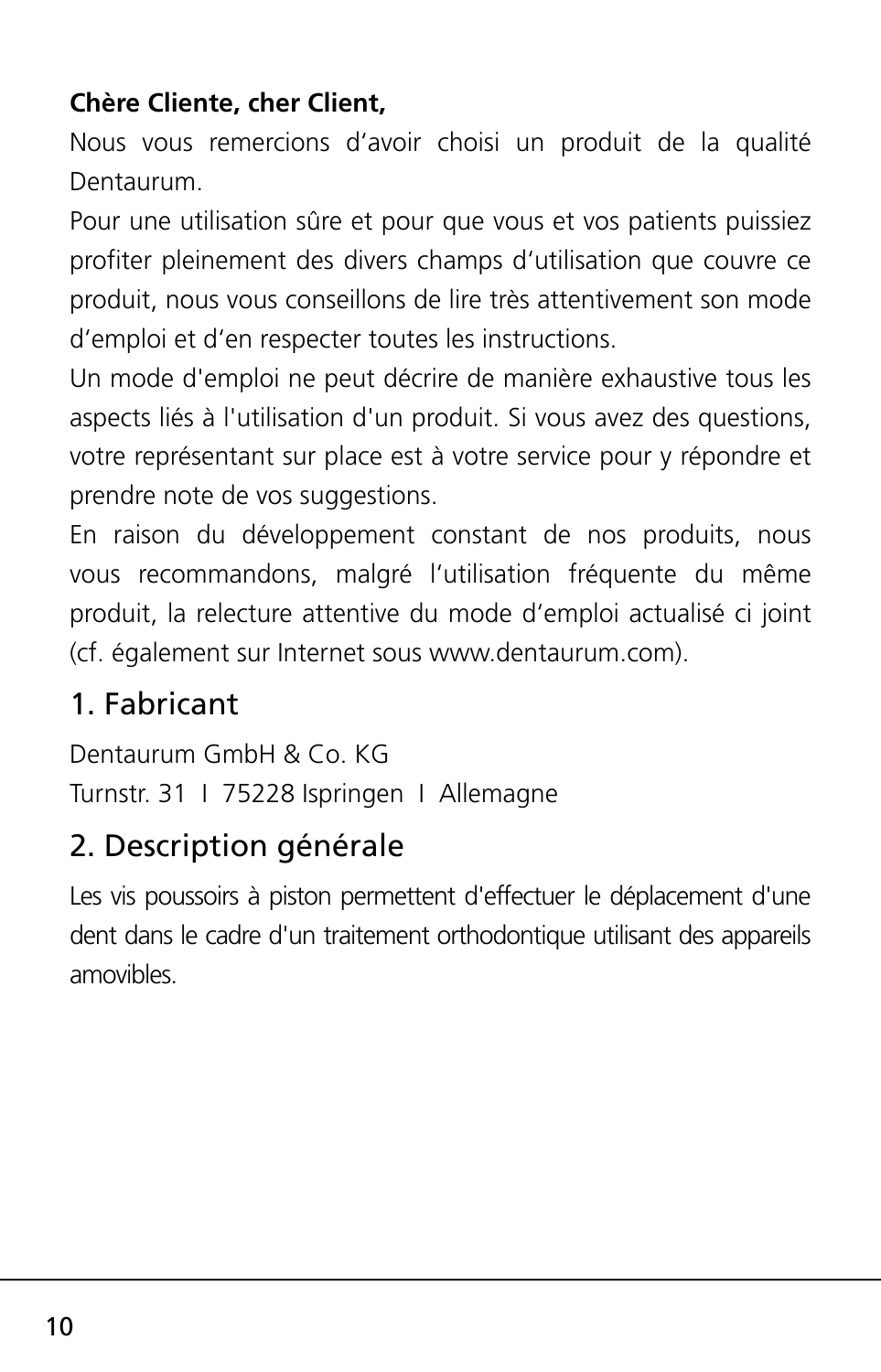### 3. Utilisation de la résine Orthocryl® en technique de saupoudrage

Placer la vis de montage dans l'écrou moleté, en la laissant dépasser l'extrémité conique d'env. 0,5 mm. A l'aide de cire collante, fixer la vis de montage dans la position souhaitée (sécher le modèle en plâtre pour une meilleure adhérence de la cire).

Autre solution : perforer la dent du modèle de 2,0 mm, à l'aide d'une fraise de 1,5 mm de ø, puis fixer la vis de montage.

L'écrou doit être en retrait d'environ 0,5 mm par rapport au collet de la dent.

Tremper le modèle dans de l'eau tiède pendant 10 à 15 min environ, afin d'éliminer les bulles d'air. Isoler le modèle, puis appliquer la résine Orthocryl® selon la technique de saupoudrage.

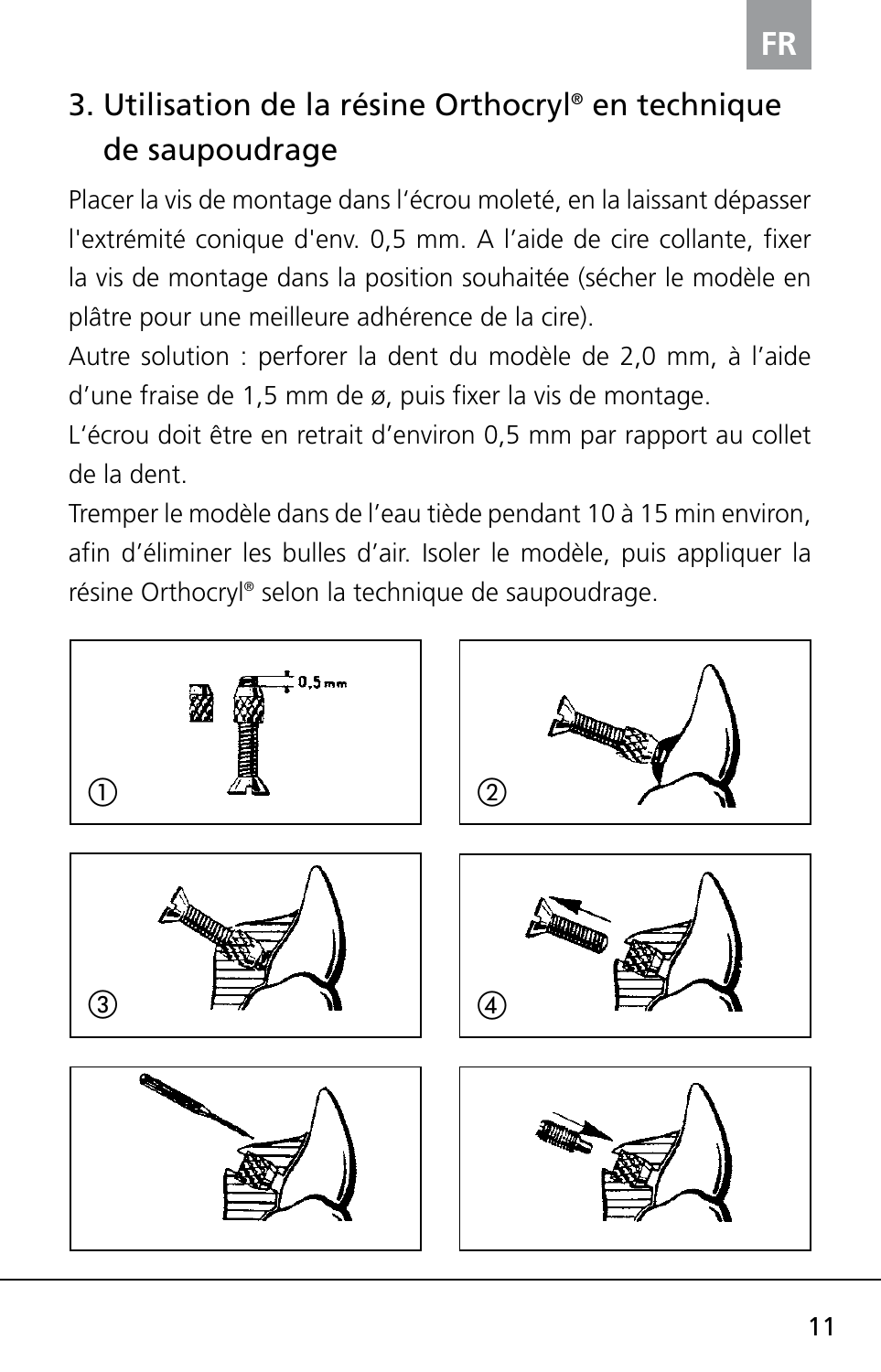### 4. Utilisation de la résine Orthocryl® LC

Fixer la vis de montage sur le modèle, de la même manière que pour la technique de saupoudrage. Isoler le modèle sec, non hydraté et appliquer Orthocryl® LC en respectant les instructions du mode d'emploi. Puis polymériser.

# 5. Finition et utilisation

Une fois la polymérisation terminée, dévisser la vis de montage du modèle et usiner la plaque ; la polir ensuite et recouper le filetage une fois à l'aide du taraud (REF 609-300-00).

Après cela, insérer la vis poussoir à piston souhaitée. Commencer par la vis de 4,0 mm, l'échanger ensuite contre une vis de 6,0 mm et enfin contre une de 8,0 mm, selon l'ampleur du déplacement dentaire à effectuer.

#### **Remarque : Le tournevis REF 609-400-00 n'est pas un dispositif médical et n'est, par conséquent, pas adapté à une utilisation en bouche.**

### 6. Indications concernant la composition

Pour plus de détails sur la composition, veuillez consulter la liste des matériaux (catalogue ou www.dentaurum.com).

## 7. Consignes de sécurité

Si des réactions allergiques à l'un ou à l'autre des composants ont été signalées, il ne faut plus utiliser le produit.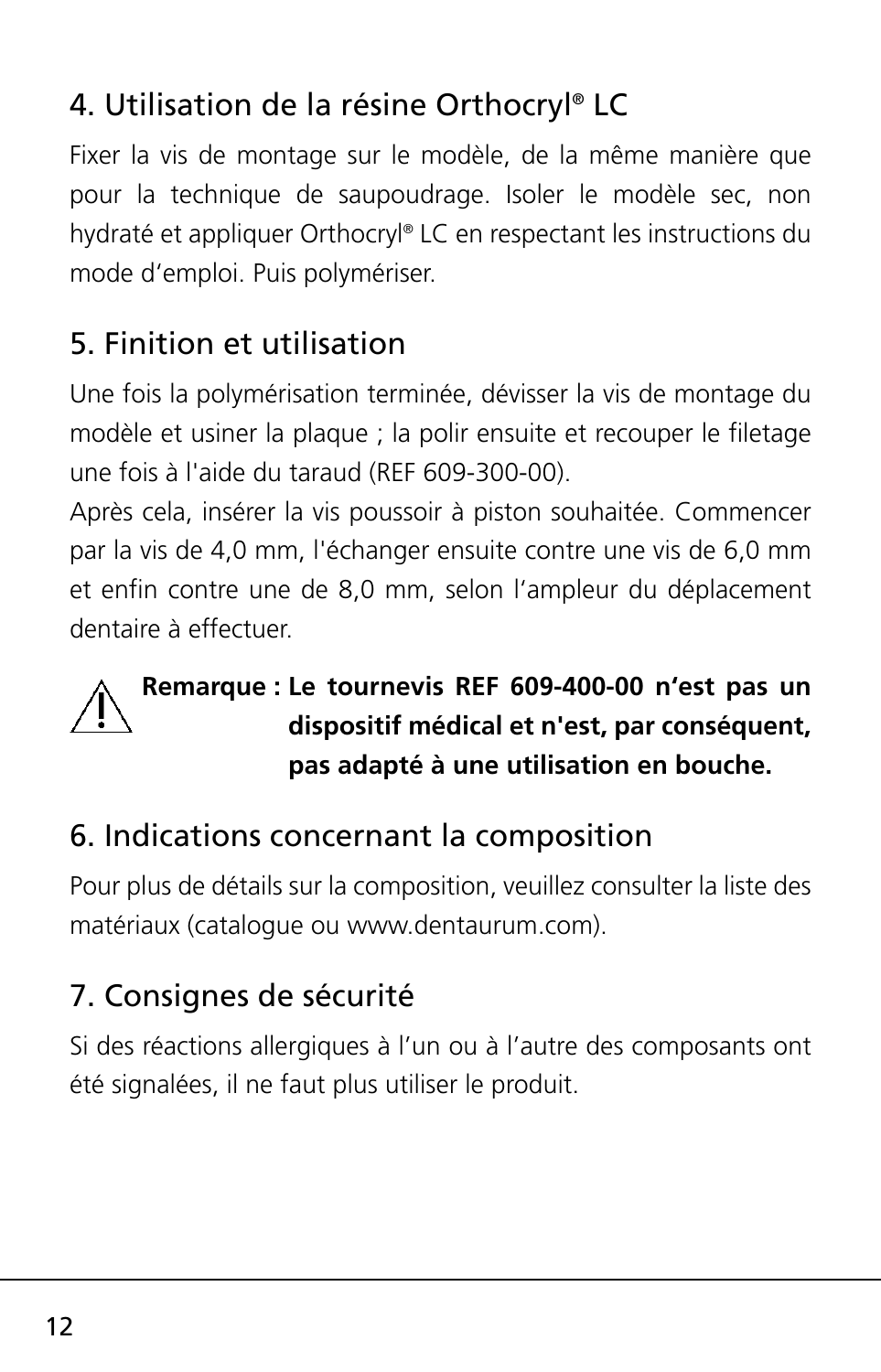#### 8. Autres remarques

Si le praticien et/ou le patient vient à prendre connaissance d'incidents graves liés à l'usage du produit, il faut que le fabricant ainsi que l'autorité compétente de l'Etat dans dans lequel le praticien et/ou le patient est installé en soient informés.

#### 9. Gamme disponible

Pour connaître la gamme disponible, consultez le catalogue ou allez sur www.dentaurum.com.

#### 10. Remarques au sujet de la qualité

Dentaurum garantit à l'utilisateur une qualité irréprochable des produits. Le contenu du présent mode d'emploi repose sur notre propre expérience et demeure sans engagement. L'utilisateur est personnellement responsable de la mise en œuvre des produits. N'ayant aucune influence sur leur manipulation par ce dernier, Dentaurum ne peut être tenu pour responsable de résultats inexacts.

#### 11. Explication des symboles utilisés sur l'étiquette

Référez-vous à l'étiquette. Pour des renseignements supplémentaires, rendez-vous sur notre site Internet www.dentaurum.com (Explication des symboles de l'étiquette REF989-313-00).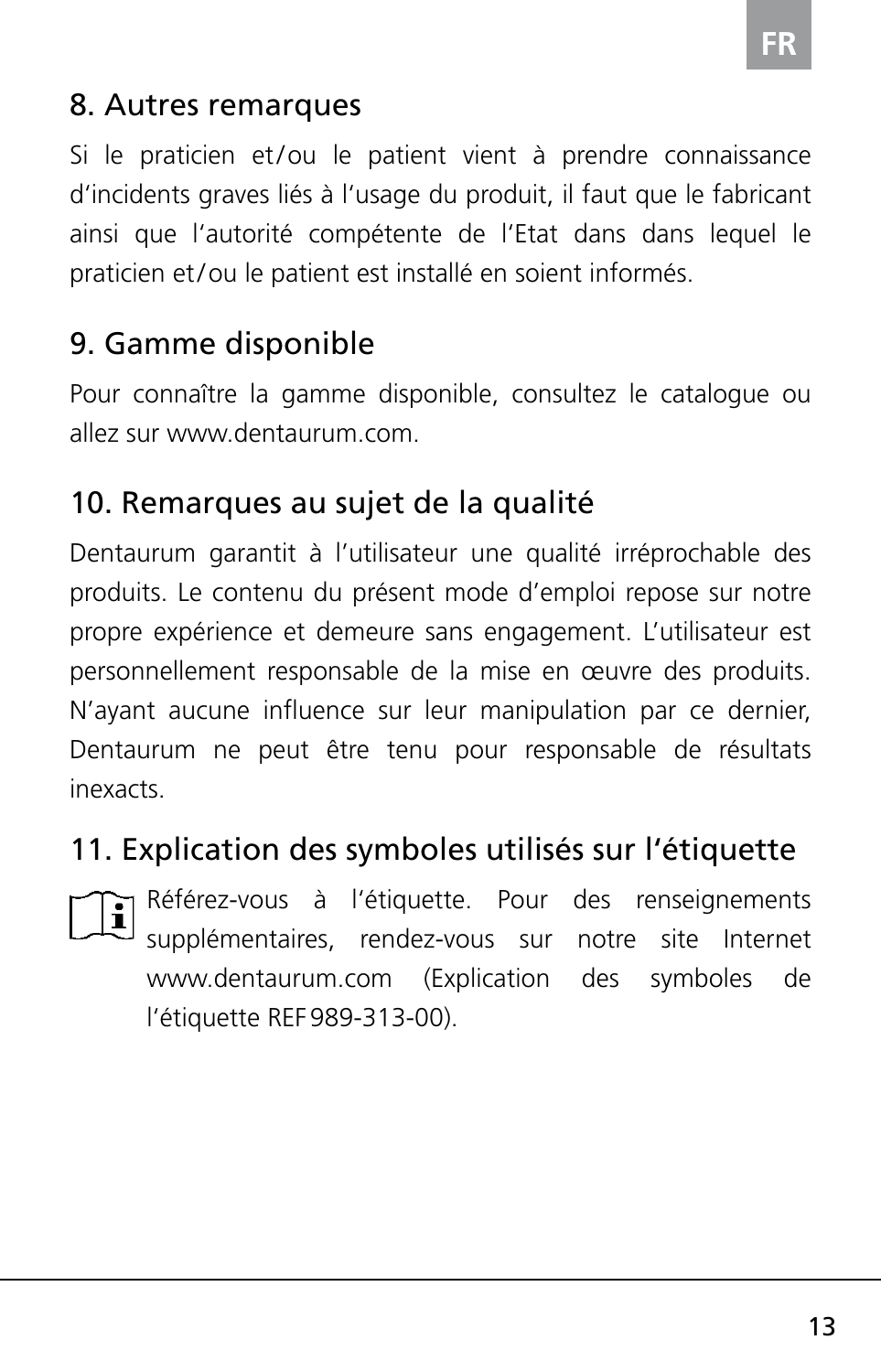#### **Estimado cliente**

Mucho le agradecemos que se haya decidido usted por un producto de calidad de la casa Dentaurum.

Para que usted pueda emplear este producto de forma segura y fácil y obtener los mayores beneficios posibles del mismo para usted y los pacientes, debe ser leído detenidamente y observado este modo de empleo.

En un modo de empleo no pueden ser descritos todos los datos y pormenores de una posible aplicación o utilización. En caso de preguntas, no dude en ponerse en contacto con su representante local.

Debido al permanente desarrollo de nuestros productos, recomendamos leer una y otra vez atentamente el modo de empleo actualizado anexo al producto o bien el modo de empleo que Ud. encontrará en internet en www.dentaurum.com, aún cuando Ud. utilice el mismo producto frecuentemente.

### 1. Estimado cliente

Dentaurum GmbH & Co. KG Turnstr. 31 I 75228 Ispringen I Alemania

### 2. Descripción general

Los tornillos con resorte integrado sirven para el movimiento de dientes aislados en un tratamiento de ortodoncia con aparatos removibles.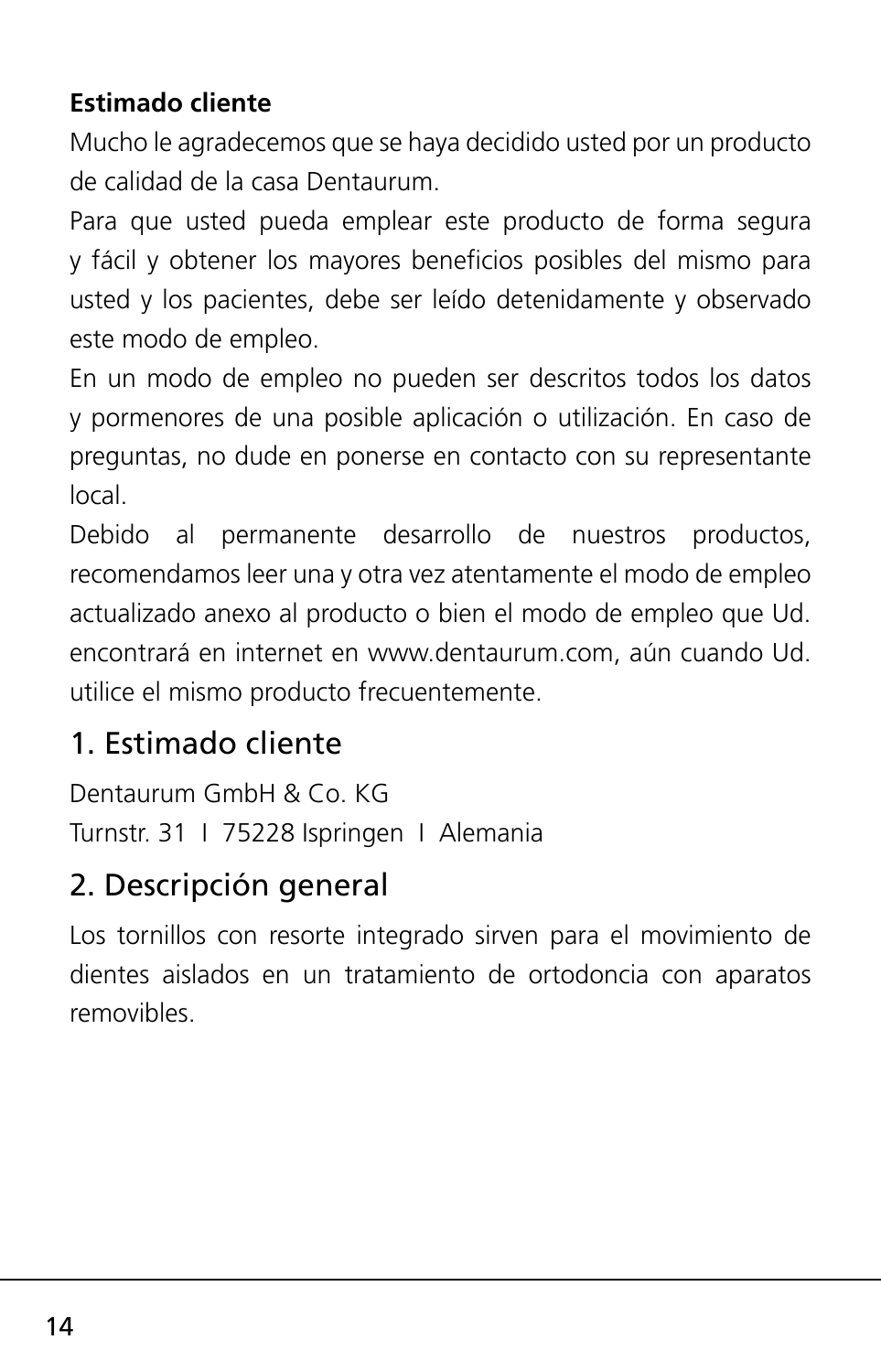### 3. Aplicación de Orthocryl® con técnica de rociado

Atornillar el tornillo de montaje en la tuerca estriada, de manera que sobresalga unos 0,5 mm en el extremo cónico de la misma. Con cera pegajosa sujetar la punta saliente del tornillo al diente en la posición deseada (sobre modelo seco para que la cera se adhiera).

También puede sujetarse haciendo en el diente con una fresa de 1,5 mm un agujero de 2,0 mm de profundidad, en el cual se atornilla el tornillo de montaje. Entre la tuerca y el cuello del diente ha de quedar un espacio de 0,5 mm aproximadamente.

Sumergir el modelo durante 10–15 min en agua tibia para eliminar todas las burbujas de aire. Después aplicar barniz aislante. Entonces el modelo está listo para aplicarle el acrílico con la técnica de rociado.

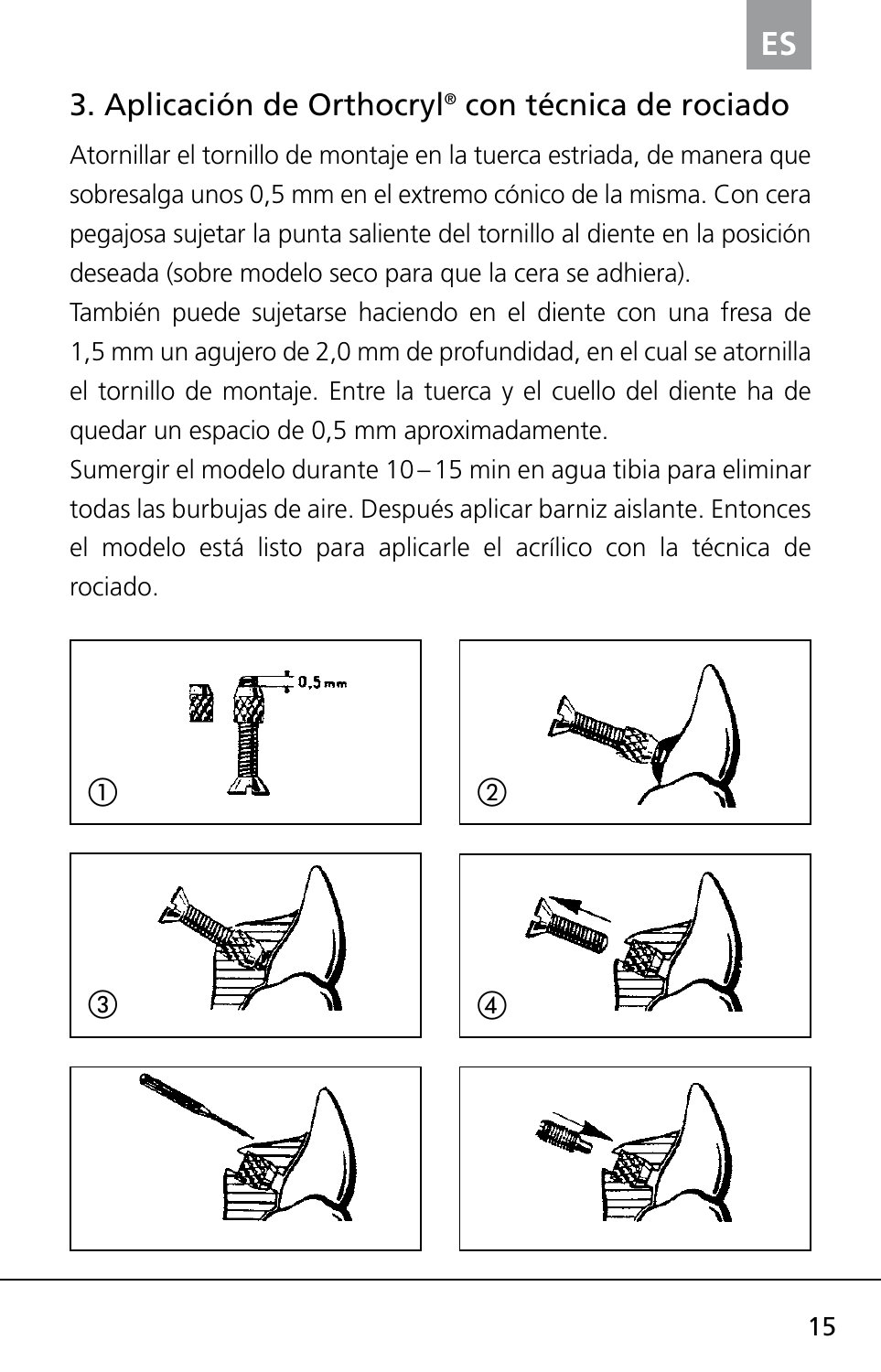## 4. Aplicación de Orthocryl® LC

Sujetar el tornillo de montaje sobre el modelo de la misma manera que se sujeta en la técnica de rociado. Aplicar barniz aislante sobre el modelo seco no sumergido. Aplicar y polimerizar Orthocryl® LC según el modo de empleo.

### 5. Acabado y uso

Una vez terminada la polimerización, desatornillar el tornillo de montaje del modelo, acabar y pulir la placa y reesculpir la rosca con la terraja para formar roscas (REF 609-300-00).

Seguidamente puede ser montado el tornillo con resorte deseado. Empezando con el tornillo de 4,0 mm, que más tarde puede ser cambiado por el de 6,0 mm, terminando finalmente con el tornillo de 8,0 mm, si el diente en cuestión exige esa expansión.

#### **Nota: El destornillador REF 609-400-00 no es un producto médico y por lo tanto no es adecuado para el uso en la boca.**

### 6. Especificaciones sobre la composición

Para la composición consulte las listas de materias primas y composiciones químicas en el Catálogo o en www.dentaurum.com.

### 7. Advertencias de seguridad

En caso de que una o varias de las sustancias produzcan reacciones alérgicas, no deberá ser aplicado el producto.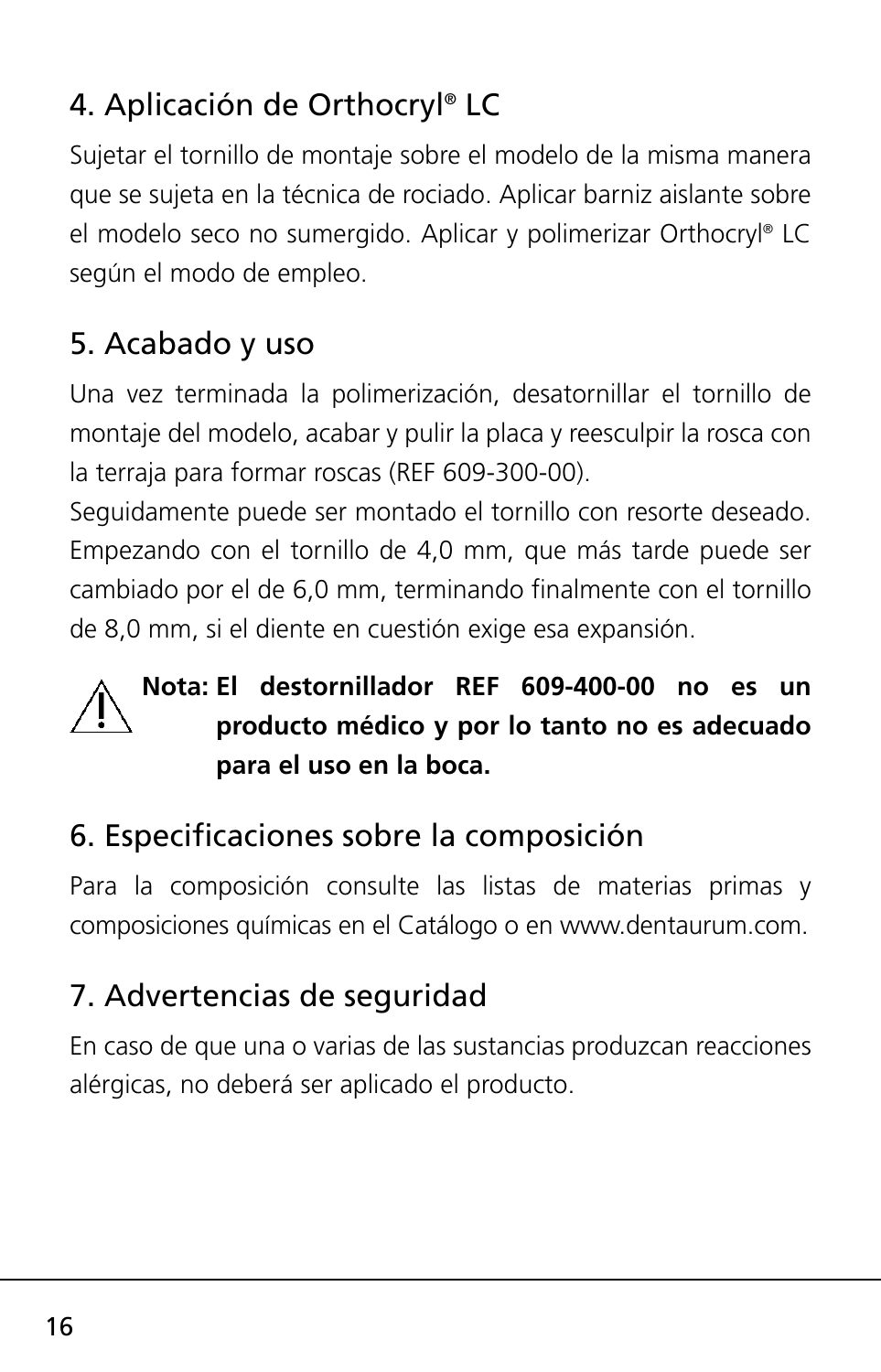#### 8. Otras indicaciones

Si un usuario y/o paciente obtiene información sobre un incidente grave en relación con el uso del producto, deberá informar el fabricante y la autoridad responsable del país en el que el usuario y /o el paciente esté registrado.

### 9. Programa de suministro

Puede encontrar el entero programa de suministro en el catálogo o en www.dentaurum.com.

#### 10. Observaciones sobre la calidad

Dentaurum garantiza al usuario una calidad impecable de los productos. Las indicaciones en este modo de empleo se basan en experiencias propias. El usuario mismo tiene la responsabilidad de trabajar correctamente con los productos. No respondemos por resultados incorrectos, debido a que Dentaurum no tiene influencia alguna en la forma de utilización por el usuario.

### 11. Explicación de los símbolos utilizados en las etiquetas



Por favor observe la etiqueta. Más indicaciones se hallan en internet en www.dentaurum.com (Explicación de los símbolos utilizados en las etiquetas REF989-313-00).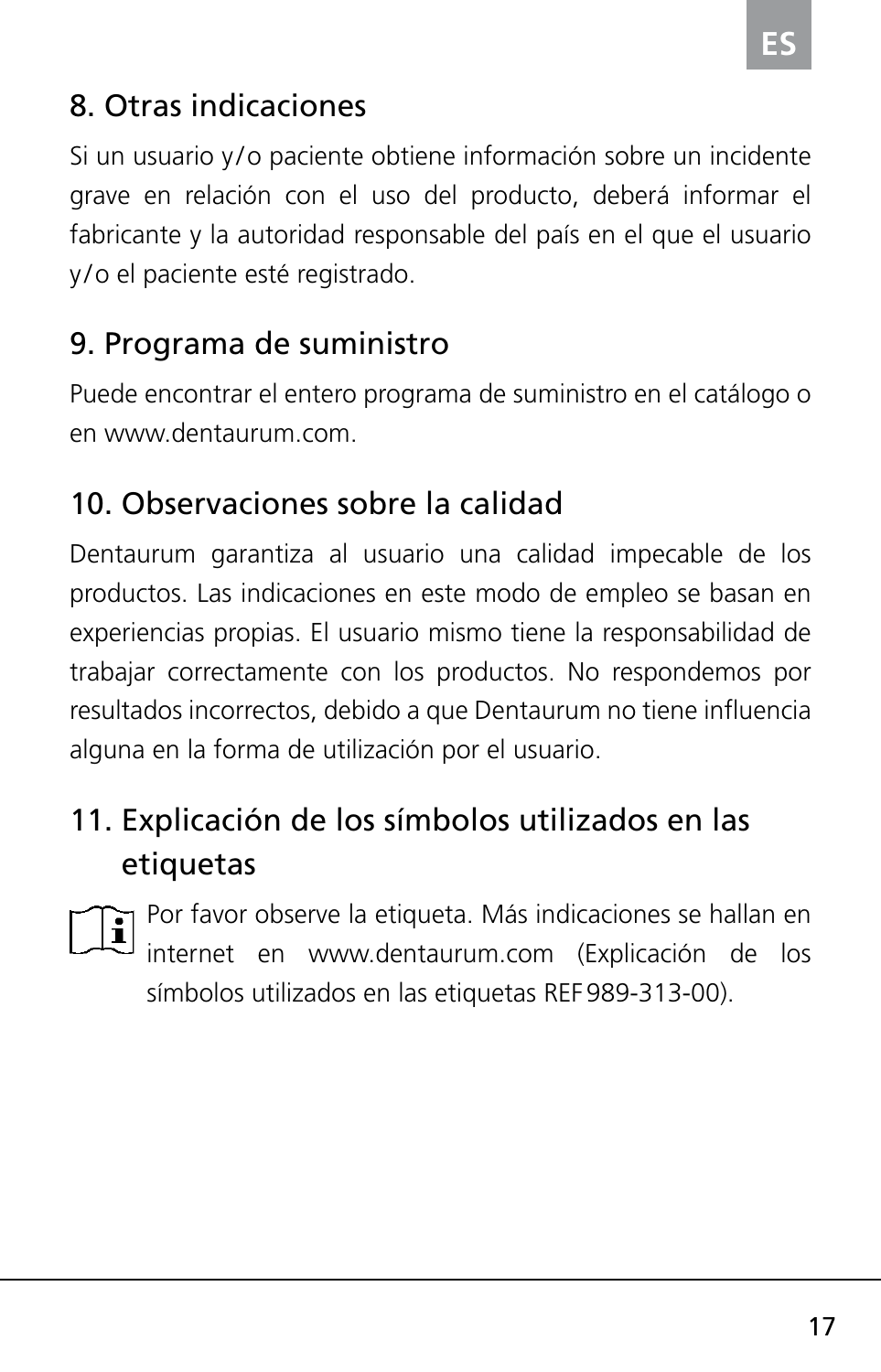#### **Egregio cliente**

La ringraziamo per aver scelto un prodotto Dentaurum di qualità.

Per utilizzare questo prodotto in modo sicuro ed efficiente, le consigliamo di leggere e seguire attentamente queste modalità d'uso.

Tenga presente che in ogni manuale d'uso non possono essere descritti tutti i possibili utilizzi dei materiali descritti e pertanto rimaniamo a Sua completa disposizione qualora necessitasse di ulteriori spiegazioni.

Tutti i prodotti che commercializziamo sono il risultato di nuovi sviluppi tecnologici e, quindi, le raccomandiamo di rileggere sempre attentamente le modalità d'uso allegate o quelle presenti nel sito www.dentaurum.com anche in caso di ripetuto utilizzo dello spesso prodotto.

### 1. Produttore

Dentaurum GmbH & Co. KG Turnstr. 31 I 75228 Ispringen I Germania

#### 2. Descrizione generale

Le viti a bullone vengono impiegate per il movimento del singolo dente nell'ambito di un trattamento ortodontico con apparecchi rimovibili.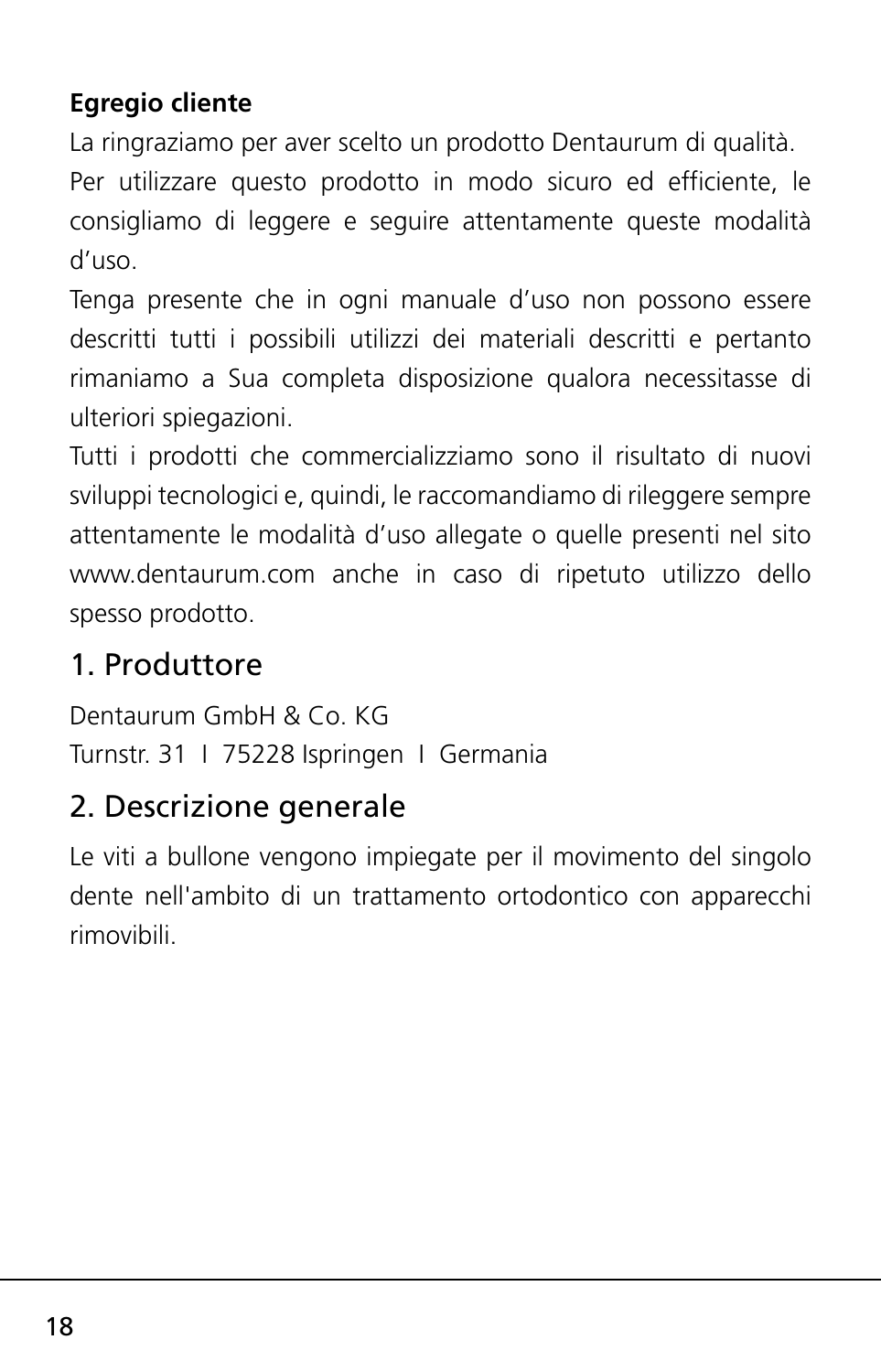### 3. Utilizzo con Orthocryl® in tecnica a spruzzo

Avvitare la vite di montaggio nella guaina zigrinata facendola uscire di ca. 0,5 mm. Posizionare il tutto sul modello asciutto e fissare con cera collante.

Un'altra possibilità di montaggio consiste nel praticare sul modello, con una fresa da 1,5 mm, un foro profondo 2,0 mm nel quale poter avvitare la vite di montaggio, mantenendo uno spazio di ca. 0,5 mm tra guaina zigrinata e colletto del dente.

Lasciare il modello a bagnomaria in acqua tiepida per 10–15 min al fine di eliminare tutte le bolle d'aria contenute al suo interno. Successivamente, isolare le superfici e iniziare la tecnica a spruzzo con l'Orthocryl®.

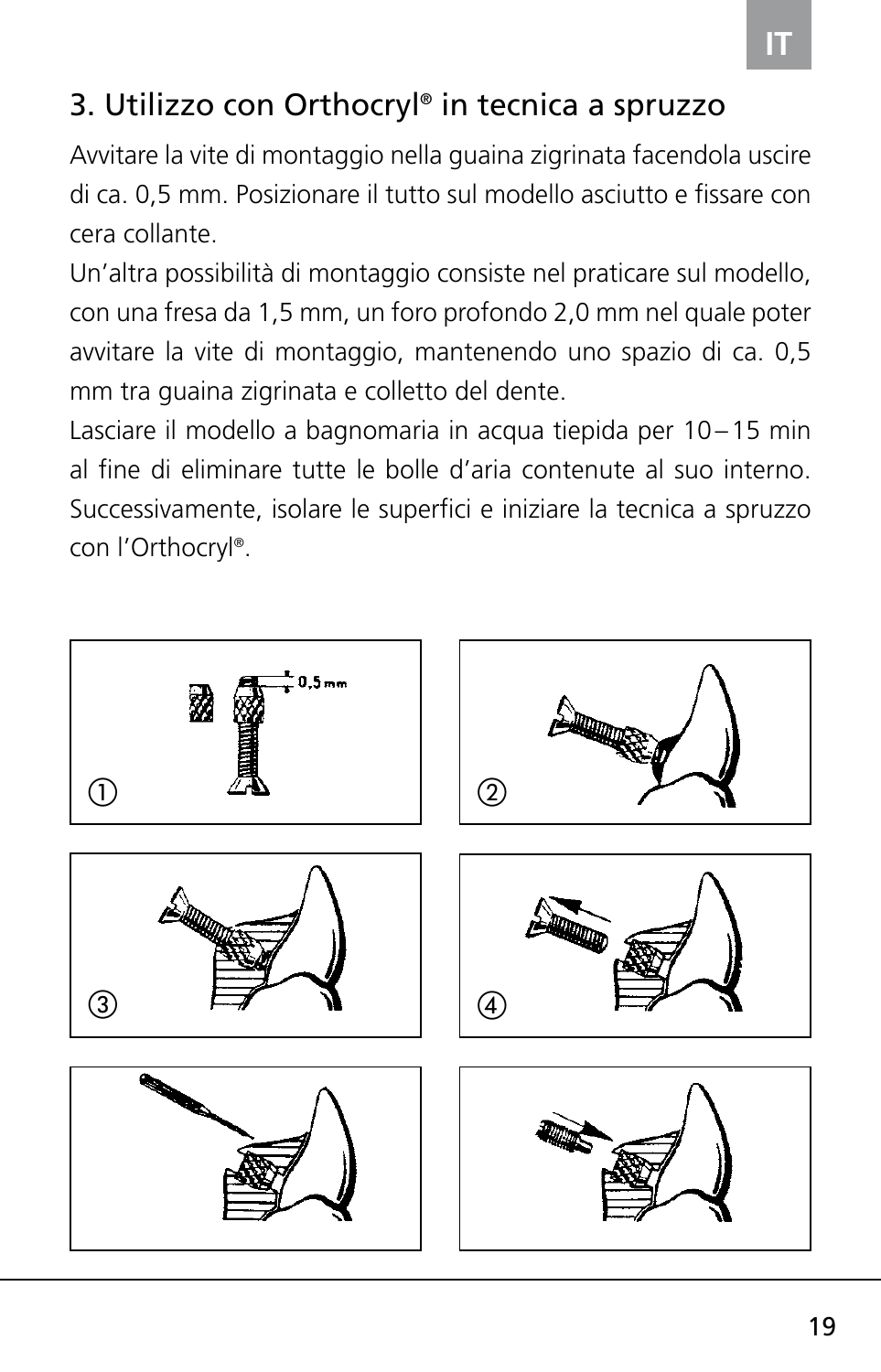# 4. Utilizzo con Orthocryl® LC

Fissare la vite di montaggio al modello come descritto in precedenza per la tecnica aspruzzo. Isolare il modello a sciutto e resinare con Orthocryl® LC seguendo le specifiche modalità d'uso. Infine fotopolimerizzare.

### 5. Rifinitura e impiego

Terminata la polimerizzazione, asportare la vite di montaggio dal modello, rifinire la placca, lucidare e ripulire la filettatura con il maschiatore (REF 609-300-00).

Successivamente, inserire la desiderata vite a bullone. Iniziare con la vite da 4,0 mm, sostituendola poi con quella da 6,0 mm e infine con quella da 8,0 mm, se si desidera spostare ulteriormente il dente.

#### **Indicazione: Il cacciavite REF 609-400-00 non è un prodotto medicale e non è pertanto adatto per l'uso intraorale.**

### 6. Indicazioni sulla composizione

Per la composizione si prega di fare riferimento all'elenco delle materie prime riportata nel nostro catalogo o pubblicate nel sito internet www.dentaurum.com.

### 7. Indicazioni di sicurezza

Nel caso fossero note reazioni allergiche a uno o più componenti, il prodotto non deve essere impiegato.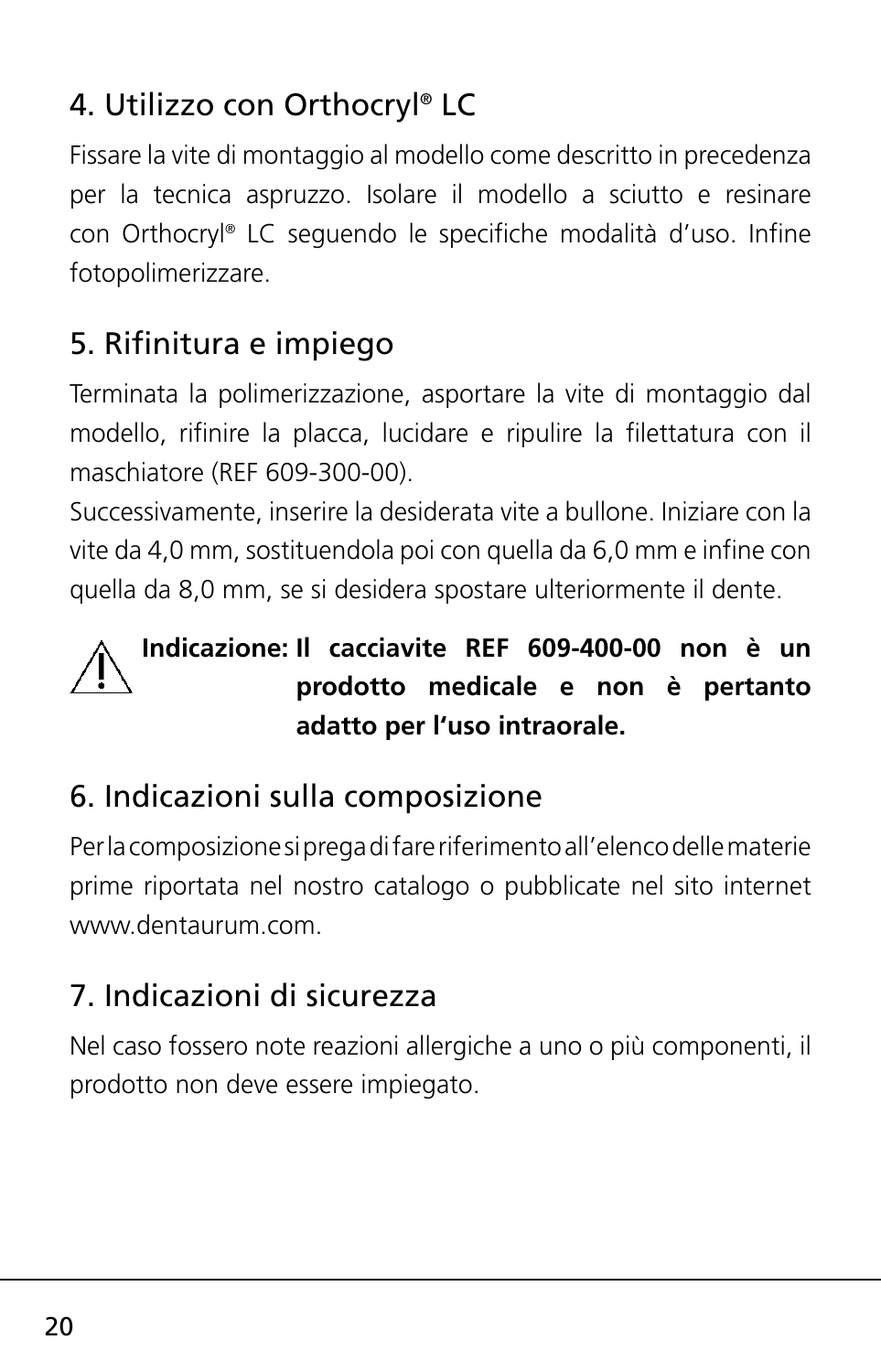### 8. Ulteriori indicazioni

Se l'utilizzatore e/o il paziente vengono a conoscenza di incidenti gravi sorti in relazione all'uso del prodotto, questi devono essere segnalati al fabbricante e all'autorità competente dello paese in cui l'utilizzatore e /o il paziente hanno sede.

### 9. Programma di fornitura

Per informazioni sul programma di fornitura consultare il nostro catalogo oppure il sito internet www.dentaurum.com.

### 10. Indicazioni di qualità

La Dentaurum assicura la massima qualità dei prodotti fabbricati. Il contenuto di queste modalità d'uso è frutto di nostre personali esperienze e pertanto l'utilizzatore è responsabile del corretto impiego del prodotto. In mancanza di condizionamenti di Dentaurum sull'utilizzo del prodotto da parte dell'utente, non sussiste alcuna responsabilità oggettiva per eventuali insuccessi.

### 11. Spiegazione dei simboli presenti sull'etichetta

Si prega di osservare quanto riportato sull'etichetta. Ulteriori indicazioni sono disponibili nel sito internet www.dentaurum.com (Spiegazione dei simboli presenti sull'etichetta REF 989-313-00).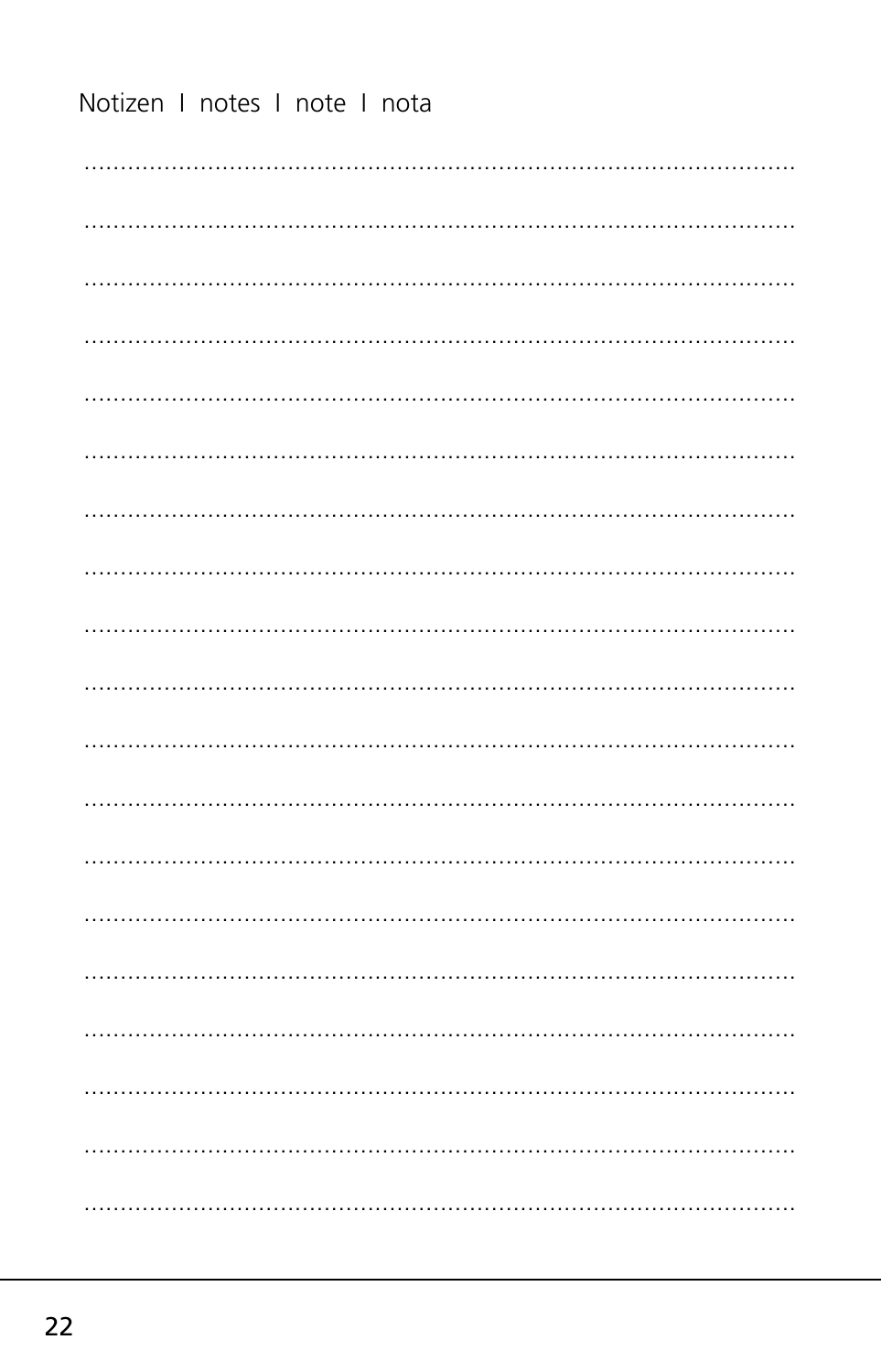Notizen I notes I note I nota